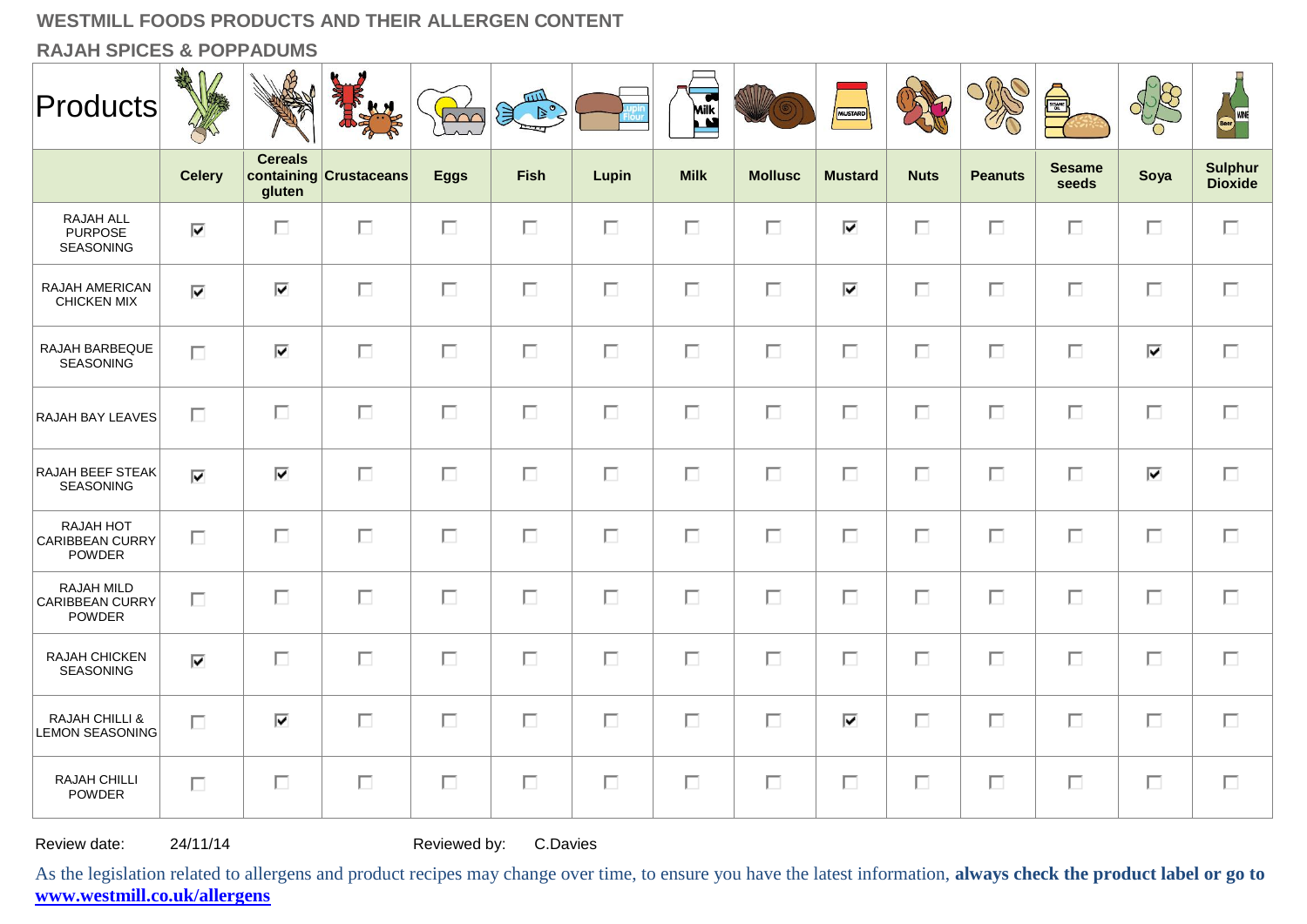**RAJAH SPICES & POPPADUMS**

| <b>Products</b>                                            | 1<br>RANGE    | B                        | <b>K.M.</b>            | $\sqrt{\frac{1}{2}}$ | 四<br>$\begin{picture}(180,10) \put(0,0){\line(1,0){10}} \put(10,0){\line(1,0){10}} \put(10,0){\line(1,0){10}} \put(10,0){\line(1,0){10}} \put(10,0){\line(1,0){10}} \put(10,0){\line(1,0){10}} \put(10,0){\line(1,0){10}} \put(10,0){\line(1,0){10}} \put(10,0){\line(1,0){10}} \put(10,0){\line(1,0){10}} \put(10,0){\line(1,0){10}} \put(10,0){\line($ |        | Milk        |                | MUSTARD        |             | OMP            | é)                     |        | Beer WINE                        |
|------------------------------------------------------------|---------------|--------------------------|------------------------|----------------------|----------------------------------------------------------------------------------------------------------------------------------------------------------------------------------------------------------------------------------------------------------------------------------------------------------------------------------------------------------|--------|-------------|----------------|----------------|-------------|----------------|------------------------|--------|----------------------------------|
|                                                            | <b>Celery</b> | <b>Cereals</b><br>gluten | containing Crustaceans | <b>Eggs</b>          | <b>Fish</b>                                                                                                                                                                                                                                                                                                                                              | Lupin  | <b>Milk</b> | <b>Mollusc</b> | <b>Mustard</b> | <b>Nuts</b> | <b>Peanuts</b> | <b>Sesame</b><br>seeds | Soya   | <b>Sulphur</b><br><b>Dioxide</b> |
| RAJAH CASSIA<br><b>BARK</b>                                | П             | П                        | П                      | $\Box$               | $\Box$                                                                                                                                                                                                                                                                                                                                                   | П      | $\Box$      | П              | П              | $\Box$      | $\Box$         | $\Box$                 | $\Box$ | $\Box$                           |
| RAJAH CINNAMON<br>POWDER                                   | П             | $\Box$                   | $\Box$                 | $\Box$               | $\Box$                                                                                                                                                                                                                                                                                                                                                   | $\Box$ | $\Box$      | $\Box$         | $\Box$         | $\Box$      | $\Box$         | $\Box$                 | $\Box$ | $\Box$                           |
| RAJAH CITRIC ACID                                          | П             | П                        | П                      | $\Box$               | $\Box$                                                                                                                                                                                                                                                                                                                                                   | П      | $\Box$      | $\Box$         | П              | $\Box$      | $\Box$         | $\Box$                 | $\Box$ | $\Box$                           |
| RAJAH COARSE<br><b>BLACK PEPPER</b>                        | П             | П                        | $\Box$                 | $\Box$               | $\Box$                                                                                                                                                                                                                                                                                                                                                   | $\Box$ | $\Box$      | $\Box$         | $\Box$         | $\Box$      | $\Box$         | $\Box$                 | $\Box$ | $\Box$                           |
| RAJAH CRUSHED<br><b>RED CHILLIES</b>                       | П             | П                        | П                      | $\Box$               | П                                                                                                                                                                                                                                                                                                                                                        | П      | $\Box$      | П              | $\Box$         | $\Box$      | П              | $\Box$                 | $\Box$ | П                                |
| <b>RAJAH FISH</b><br><b>SEASONING</b>                      | ⊽             | П                        | $\Box$                 | $\Box$               | $\Box$                                                                                                                                                                                                                                                                                                                                                   | $\Box$ | $\Box$      | $\Box$         | $\Box$         | $\Box$      | $\Box$         | $\Box$                 | $\Box$ | $\Box$                           |
| RAJAH GARAM<br><b>MASALA</b>                               | П             | П                        | $\Box$                 | $\Box$               | $\Box$                                                                                                                                                                                                                                                                                                                                                   | $\Box$ | $\Box$      | $\Box$         | $\Box$         | $\Box$      | $\Box$         | $\Box$                 | $\Box$ | $\Box$                           |
| <b>RAJAH GARLIC &amp;</b><br>CORIANDER<br><b>SEASONING</b> | П             | $\overline{\mathbf{v}}$  | $\Box$                 | $\Box$               | $\Box$                                                                                                                                                                                                                                                                                                                                                   | $\Box$ | $\Box$      | $\Box$         | $\Box$         | $\Box$      | $\Box$         | $\Box$                 | $\Box$ | $\Box$                           |
| RAJAH GARLIC<br><b>POWDER</b>                              | П             | П                        | $\Box$                 | $\Box$               | $\Box$                                                                                                                                                                                                                                                                                                                                                   | $\Box$ | $\Box$      | П              | П              | $\Box$      | $\Box$         | $\Box$                 | $\Box$ | $\Box$                           |
| RAJAH GOLD<br><b>CURRY POWDER</b>                          | П.            | П                        | $\Box$                 | $\Box$               | $\Box$                                                                                                                                                                                                                                                                                                                                                   | П      | $\Box$      | $\Box$         | ⊽              | П           | $\Box$         | $\Box$                 | $\Box$ | П                                |

Review date: 24/11/14 Reviewed by: C.Davies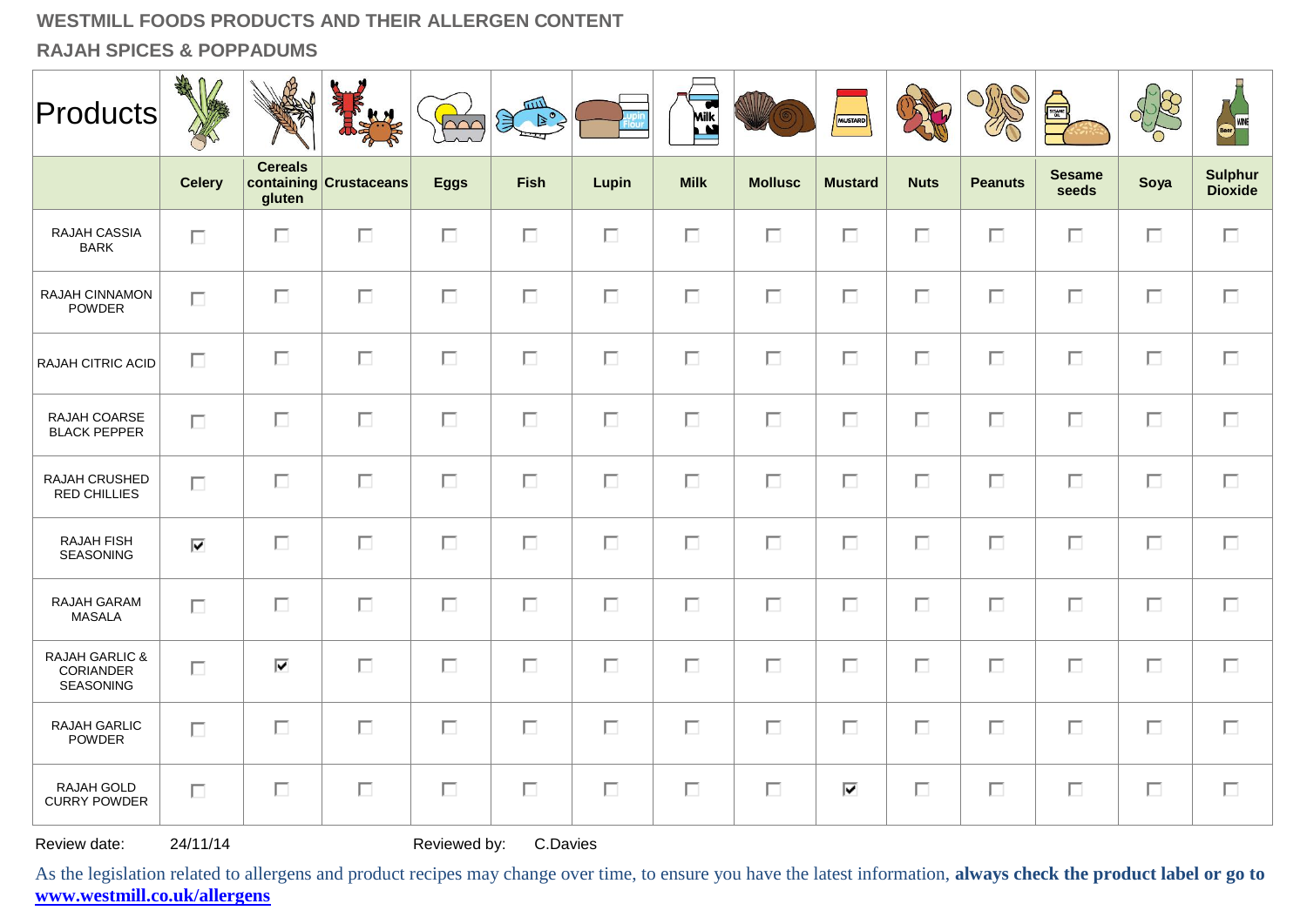**RAJAH SPICES & POPPADUMS**

| <b>Products</b>                                   | 绿             |                          | <b>KN</b>              | $\sqrt{\frac{1}{2}}$ | $\overline{1111}$<br>{           (<br>● |        | <b>Milk</b> |                | <b>MUSTARD</b> |             | ORAO           | <b>Allen</b>           |        | Beer WINE                        |
|---------------------------------------------------|---------------|--------------------------|------------------------|----------------------|-----------------------------------------|--------|-------------|----------------|----------------|-------------|----------------|------------------------|--------|----------------------------------|
|                                                   | <b>Celery</b> | <b>Cereals</b><br>gluten | containing Crustaceans | <b>Eggs</b>          | <b>Fish</b>                             | Lupin  | <b>Milk</b> | <b>Mollusc</b> | <b>Mustard</b> | <b>Nuts</b> | <b>Peanuts</b> | <b>Sesame</b><br>seeds | Soya   | <b>Sulphur</b><br><b>Dioxide</b> |
| RAJAH GROUND<br><b>BLACK PEPPER</b>               | П             | $\Box$                   | $\Box$                 | $\Box$               | $\Box$                                  | $\Box$ | $\Box$      | $\Box$         | П              | $\Box$      | $\Box$         | $\Box$                 | $\Box$ | $\Box$                           |
| RAJAH GROUND<br>CORIANDER<br>(DHANIYA)            | $\Box$        | $\Box$                   | $\Box$                 | $\Box$               | $\Box$                                  | $\Box$ | $\Box$      | $\Box$         | П              | $\Box$      | $\Box$         | $\Box$                 | $\Box$ | $\Box$                           |
| RAJAH GROUND<br>GINGER                            | $\Box$        | $\Box$                   | $\Box$                 | $\Box$               | $\Box$                                  | П      | $\Box$      | $\Box$         | П              | $\Box$      | $\Box$         | П                      | $\Box$ | $\Box$                           |
| RAJAH GROUND<br><b>CUMIN (JEERA)</b>              | $\Box$        | П                        | $\Box$                 | $\Box$               | $\Box$                                  | П      | $\Box$      | $\Box$         | П              | $\Box$      | $\Box$         | П                      | $\Box$ | $\Box$                           |
| RAJAH GROUND<br>WHITE PEPPER                      | $\Box$        | П                        | $\Box$                 | $\Box$               | $\Box$                                  | $\Box$ | $\Box$      | $\Box$         | П              | $\Box$      | $\Box$         | $\Box$                 | $\Box$ | $\Box$                           |
| RAJAH GROUND<br>TURMERIC (HALDI)                  | $\Box$        | П                        | $\Box$                 | $\Box$               | $\Box$                                  | $\Box$ | $\Box$      | $\Box$         | $\Box$         | $\Box$      | $\Box$         | $\Box$                 | $\Box$ | $\Box$                           |
| RAJAH HOT &<br>SPICY SEASONING                    | $\Box$        | П.                       | $\Box$                 | $\Box$               | $\Box$                                  | $\Box$ | $\Box$      | $\Box$         | ⊽              | $\Box$      | $\Box$         | $\Box$                 | ⊽      | $\Box$                           |
| RAJAH HOT<br><b>MADRAS CURRY</b><br><b>POWDER</b> | $\Box$        | $\Box$                   | $\Box$                 | $\Box$               | $\Box$                                  | П      | $\Box$      | $\Box$         | ⊽              | $\Box$      | $\Box$         | $\Box$                 | $\Box$ | $\Box$                           |
| RAJAH JERK<br><b>SEASONING</b>                    | $\Box$        | П                        | $\Box$                 | $\Box$               | $\Box$                                  | $\Box$ | $\Box$      | $\Box$         | П              | $\Box$      | $\Box$         | $\Box$                 | $\Box$ | $\Box$                           |
| RAJAH LAMB<br><b>SEASONING</b>                    | $\Box$        | $\Box$                   | $\Box$                 | $\Box$               | $\Box$                                  | П      | $\Box$      | $\Box$         | П              | $\Box$      | $\Box$         | $\Box$                 | $\Box$ | $\Box$                           |

Review date: 24/11/14 Reviewed by: C.Davies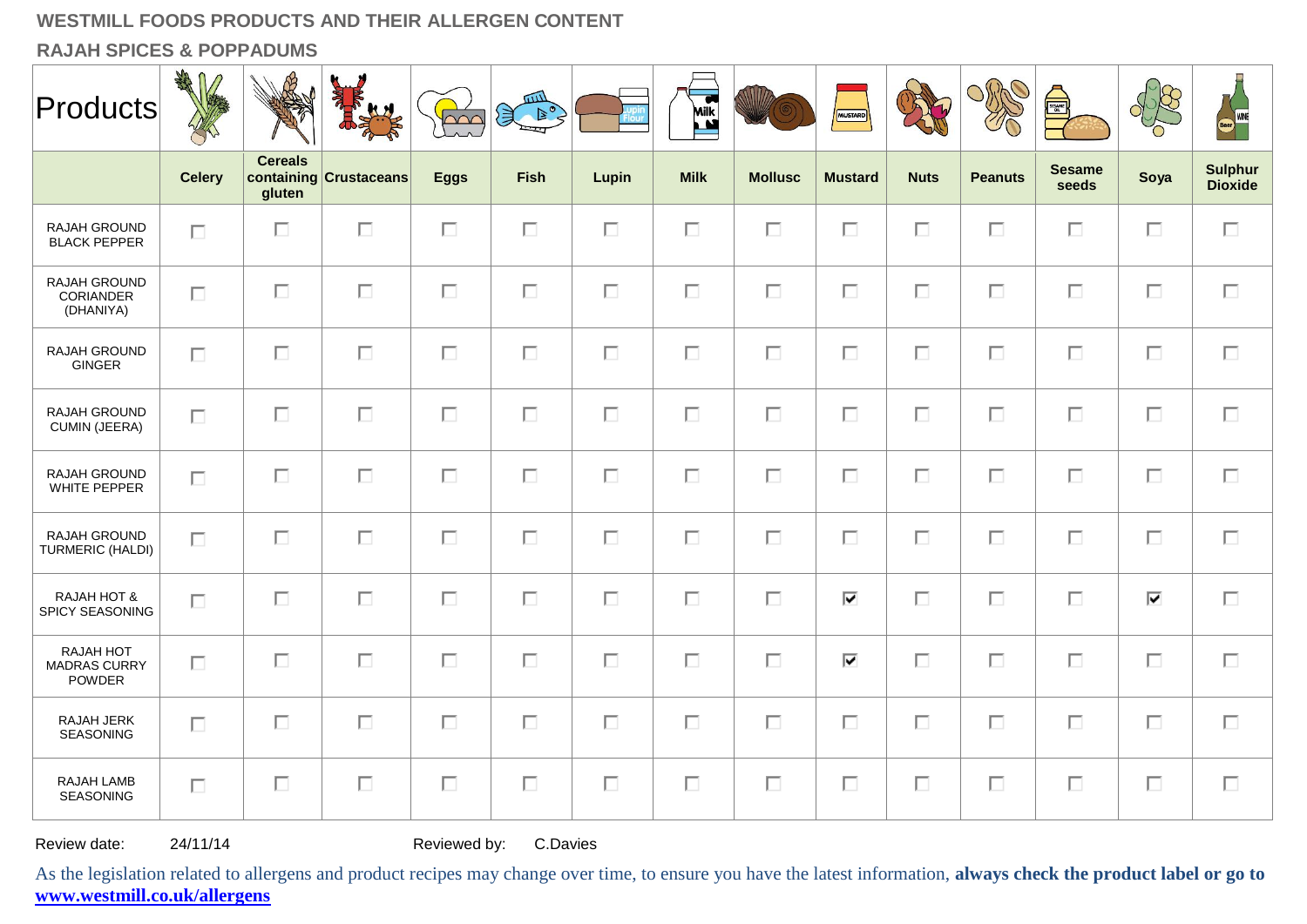**RAJAH SPICES & POPPADUMS**

| <b>Products</b>                                       | AMA<br>$\mathbb{D}$             |                          | <b>KN</b>              | $\sim$      | $\overline{u}$<br>$\mathbb{B}^{\circ}$ |        | <b>Milk</b> |                | <b>MUSTARD</b>                  |             |                | SESAME <sub>OR</sub>   |        | Beer WINE                        |
|-------------------------------------------------------|---------------------------------|--------------------------|------------------------|-------------|----------------------------------------|--------|-------------|----------------|---------------------------------|-------------|----------------|------------------------|--------|----------------------------------|
|                                                       | <b>Celery</b>                   | <b>Cereals</b><br>gluten | containing Crustaceans | <b>Eggs</b> | <b>Fish</b>                            | Lupin  | <b>Milk</b> | <b>Mollusc</b> | <b>Mustard</b>                  | <b>Nuts</b> | <b>Peanuts</b> | <b>Sesame</b><br>seeds | Soya   | <b>Sulphur</b><br><b>Dioxide</b> |
| <b>RAJAH MEAT</b><br><b>TENDERISER</b>                | $\Box$                          | $\overline{\mathbf{v}}$  | $\Box$                 | $\Box$      | $\Box$                                 | $\Box$ | $\Box$      | $\Box$         | $\Box$                          | $\Box$      | $\Box$         | П                      | $\Box$ | $\Box$                           |
| RAJAH PREMIUM<br><b>MADRAS CURRY</b><br><b>POWDER</b> | П                               | $\Box$                   | $\Box$                 | $\Box$      | $\Box$                                 | $\Box$ | $\Box$      | $\Box$         | $\overline{\blacktriangledown}$ | $\Box$      | $\Box$         | $\Box$                 | П      | $\Box$                           |
| RAJAH MILD<br><b>MADRAS CURRY</b><br>POWDER           | $\Box$                          | $\Box$                   | $\Box$                 | $\Box$      | $\Box$                                 | $\Box$ | $\Box$      | $\Box$         | $\overline{\blacktriangledown}$ | $\Box$      | $\Box$         | $\Box$                 | П      | $\Box$                           |
| RAJAH MIXED<br><b>CURRY POWDER</b><br>(MIXED MASALA)  | $\Box$                          | $\Box$                   | $\Box$                 | $\Box$      | $\Box$                                 | $\Box$ | $\Box$      | $\Box$         | $\Box$                          | $\Box$      | $\Box$         | $\Box$                 | $\Box$ | $\Box$                           |
| RAJAH PAPRIKA<br><b>POWDER</b>                        | $\Box$                          | $\Box$                   | $\Box$                 | $\Box$      | $\Box$                                 | $\Box$ | $\Box$      | $\Box$         | $\Box$                          | $\Box$      | $\Box$         | $\Box$                 | $\Box$ | $\Box$                           |
| RAJAH TANDOORI<br><b>MASALA</b>                       | $\overline{\blacktriangledown}$ | $\Box$                   | $\Box$                 | $\Box$      | $\Box$                                 | $\Box$ | $\Box$      | $\Box$         | $\Box$                          | $\Box$      | $\Box$         | $\Box$                 | $\Box$ | $\Box$                           |
| RAJAH WHOLE<br><b>BLACK PEPPER</b>                    | $\Box$                          | $\Box$                   | $\Box$                 | $\Box$      | $\Box$                                 | $\Box$ | $\Box$      | $\Box$         | $\Box$                          | $\Box$      | $\Box$         | П                      | $\Box$ | $\Box$                           |
| RAJAH WHOLE<br><b>CLOVES</b>                          | П                               | $\Box$                   | $\Box$                 | $\Box$      | $\Box$                                 | $\Box$ | $\Box$      | $\Box$         | $\Box$                          | $\Box$      | $\Box$         | П                      | $\Box$ | $\Box$                           |
| RAJAH WHOLE<br><b>CORIANDER SEEDS</b><br>(DHANIYA)    | П                               | $\Box$                   | $\Box$                 | $\Box$      | $\Box$                                 | $\Box$ | $\Box$      | $\Box$         | $\Box$                          | $\Box$      | $\Box$         | $\Box$                 | $\Box$ | $\Box$                           |
| RAJAH WHOLE<br><b>FENNEL SEEDS</b>                    | $\Box$                          | $\Box$                   | $\Box$                 | $\Box$      | П                                      | $\Box$ | $\Box$      | $\Box$         | П                               | $\Box$      | $\Box$         | П                      | П      | $\Box$                           |

Review date: 24/11/14 Reviewed by: C.Davies